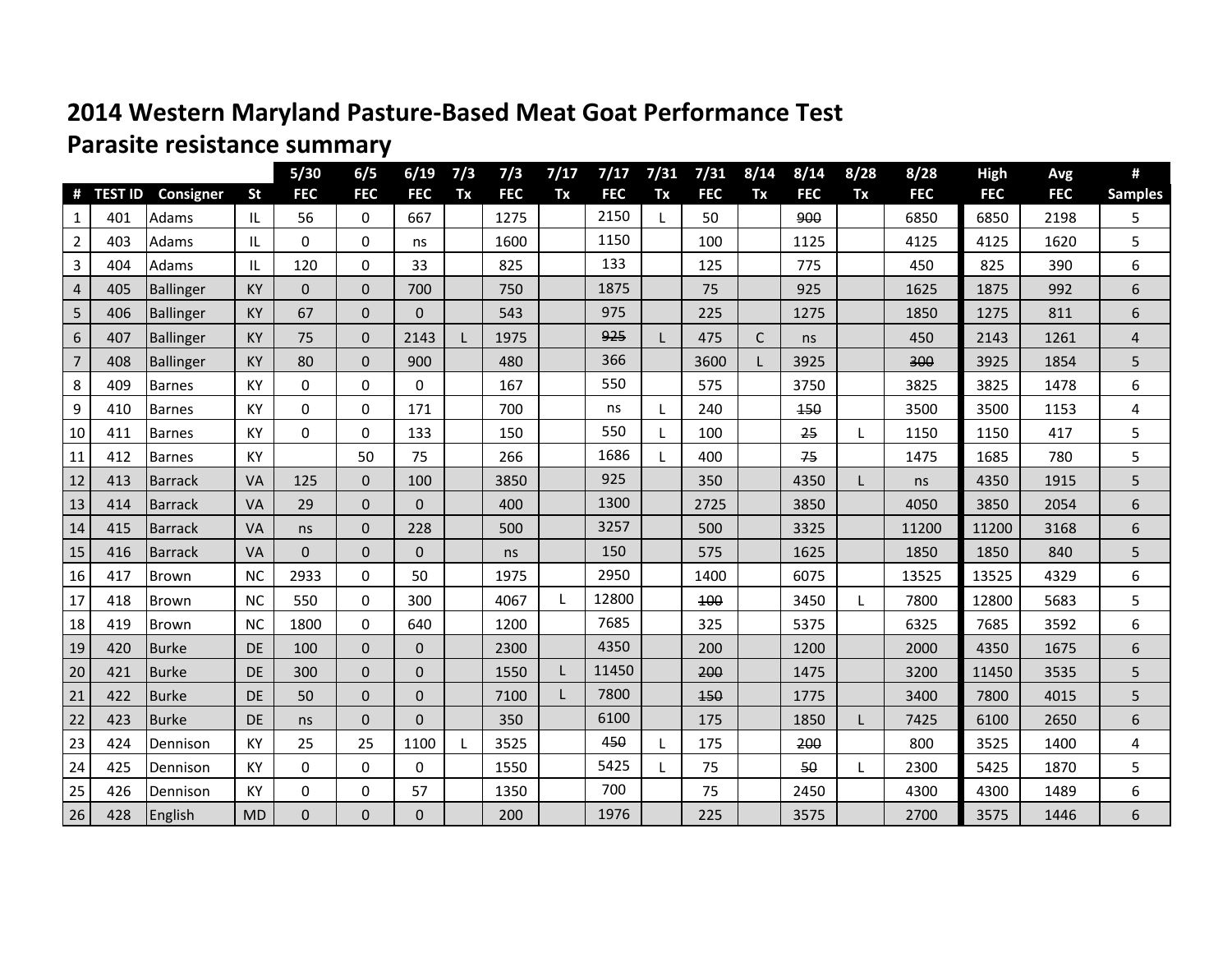|    |           |                  |           | $5/30$         | 6/5          | 6/19           | 7/3 | 7/3        | 7/17 | 7/17       | 7/31         | 7/31       | 8/14 | 8/14       | 8/28         | 8/28       | High       | Avg        | #                       |
|----|-----------|------------------|-----------|----------------|--------------|----------------|-----|------------|------|------------|--------------|------------|------|------------|--------------|------------|------------|------------|-------------------------|
|    | # TEST ID | <b>Consigner</b> | <b>St</b> | <b>FEC</b>     | <b>FEC</b>   | <b>FEC</b>     | Tx  | <b>FEC</b> | Tx   | <b>FEC</b> | Tx           | <b>FEC</b> | Tx   | <b>FEC</b> | Tx           | <b>FEC</b> | <b>FEC</b> | <b>FEC</b> | <b>Samples</b>          |
| 27 | 429       | Glover           | <b>MD</b> | $\Omega$       | $\Omega$     | $\Omega$       |     | 1075       |      | 6700       |              | 125        |      | 25         |              | 1850       | 6700       | 1629       | 6                       |
| 28 | 430       | Glover           | MD        | 33             | 0            | 0              |     | 200        |      | 5050       |              | 275        |      | 3825       |              | 7450       | 7450       | 2800       | 6                       |
| 29 | 431       | Glover           | <b>MD</b> | 0              | $\mathbf 0$  | 0              |     | 2350       |      | 4125       |              | 325        |      | 1100       |              | 4475       | 4125       | 2063       | 6                       |
| 30 | 432       | <b>Heise</b>     | PA        | $\mathbf 0$    | $\mathbf 0$  | ns             |     | 1500       |      | 1175       |              | 3300       | L    | 12900      | $\mathsf{C}$ | ns         | 12900      | 4719       | 4                       |
| 31 | 433       | Heise            | PA        | $\mathbf 0$    | $\mathbf 0$  | 75             |     | 325        |      | 250        |              | 300        |      | 250        |              | 2533       | 2533       | 622        | 6                       |
| 32 | 434       | Heise            | <b>PA</b> | 200            | $\mathbf 0$  | 500            |     | 1750       |      | 675        |              | 50         |      | 525        |              | 1225       | 1750       | 788        | 6                       |
| 33 | 435       | Larr             | IN        | 50             | 0            | 50             |     | 567        |      | 5433       |              | 75         |      | 725        |              | 1525       | 5433       | 1894       | 4                       |
| 34 | 436       | Larr             | IN        | 0              | $\mathbf 0$  | 100            |     | 575        |      | 675        | L            | 925        |      | 200        |              | 1825       | 1825       | 820        | 5                       |
| 35 | 438       | Loos             | IL        | ns             | $\mathbf 0$  | 1033           |     | 1650       |      | 2550       |              | 775        |      | 2600       |              | 3425       | 3425       | 2006       | 6                       |
| 36 | 440       | Loos             | IL        | $\mathbf 0$    | $\mathbf 0$  | 575            |     | 840        |      | 1900       |              | 550        |      | 2650       |              | 3725       | 2650       | 1707       | 6                       |
| 37 | 441       | Majancsik        | <b>KY</b> | 1000           | $\mathbf 0$  | 25             |     | 714        |      | 1075       |              | 625        |      | 1075       |              | 1700       | 1700       | 869        | 6                       |
| 38 | 442       | Majancsik        | KY        | 200            | $\mathbf 0$  | 125            |     | 4300       | L    | 6150       |              | 50         |      | 875        |              | 1375       | 6150       | 2565       | 5                       |
| 39 | 443       | Majancsik        | KY        | $\mathbf 0$    | $\mathbf 0$  | 25             |     | 3200       |      | 5771       |              | $\Omega$   |      | 700        |              | 2350       | 5771       | 2008       | 6                       |
| 40 | 444       | Majancsik        | KY        | 300            | $\mathbf 0$  | $\Omega$       |     | 725        |      | 975        |              | 200        |      | 6250       |              | 3725       | 6250       | 1979       | 6                       |
| 41 | 445       | Murphy           | <b>NJ</b> | 100            | $\mathbf 0$  | 3400           |     | 2050       |      | 4166       |              | 450        |      | 2450       |              | 2200       | 4166       | 2453       | 6                       |
| 42 | 446       | Murphy           | NJ        | 75             | $\mathbf 0$  | 350            |     | 1543       |      | 2066       |              | 400        |      | 1800       |              | 3100       | 2066       | 1543       | 6                       |
| 43 | 447       | Murphy           | NJ        | 150            | $\mathbf{0}$ | 450            |     | 1150       |      | 1650       |              | 250        |      | 1575       |              | 3850       | 3850       | 1488       | 6                       |
| 44 | 448       | Murphy           | NJ        | $\overline{0}$ | $\Omega$     | 629            |     | 485        |      | 667        |              | 1350       |      | 800        |              | 1725       | 1350       | 943        | 6                       |
| 45 | 449       | Nelson           | <b>MD</b> | 200            | $\pmb{0}$    | 175            |     | 1675       | LC   | 300        |              | θ          |      | 3275       |              | 5350       | 5350       | 2155       | 5                       |
| 46 | 450       | Nelson           | <b>MD</b> | 650            | $\mathbf 0$  | 0              |     | 2771       |      | 4150       |              | 300        |      | 3400       |              | 4525       | 4525       | 2524       | 6                       |
| 47 | 451       | Nelson           | MD        | 1840           | $\mathbf 0$  | 25             |     | 600        |      | 1500       |              | 425        |      | 1700       |              | 2000       | 2000       | 1042       | 6                       |
| 48 | 452       | Patrick          | <b>KY</b> | 1233           | $\mathbf{0}$ | $\overline{0}$ |     | 700        |      | 2900       |              | 600        |      | 2950       | L            | 4075       | 4075       | 1871       | 6                       |
| 49 | 453       | Patrick          | <b>KY</b> | 50             | $\Omega$     | 75             |     | 2450       |      | 3275       |              | 200        |      | 1700       |              | 1875       | 3275       | 1596       | 6                       |
| 50 | 454       | Patrick          | <b>KY</b> | 133            | $\mathbf{0}$ | 125            |     | 571        |      | 5600       |              | 2875       |      | ns         |              | ns         | 5600       | 2293       | 4                       |
| 51 | 455       | Peters           | <b>NC</b> | 0              | $\Omega$     | 0              |     | 875        |      | 5500       |              | 150        |      | 775        |              | 2650       | 5500       | 1658       | 6                       |
| 52 | 456       | Peters           | <b>NC</b> | 25             | $\mathbf 0$  | 29             |     | 2533       |      | 2100       |              | 50         |      | 575        |              | 2650       | 2650       | 1323       | 6                       |
| 53 | 457       | Peters           | <b>NC</b> | ns             | $\mathbf 0$  | 0              |     | 866        | L    | 2250       | $\mathsf{C}$ | 100        |      | 175        |              | 250        | 2250       | 842        | 4                       |
| 54 | 458       | Peters           | <b>NC</b> | 150            | $\pmb{0}$    | 0              |     | 1325       |      | 625        |              | 250        |      | 2475       |              | 2050       | 2475       | 1121       | 6                       |
| 55 | 459       | Pinneo           | KS        | 50             | $\mathbf{0}$ | ns             |     | 1775       |      | 6225       |              | 1025       |      | 125        |              | 1500       | 6225       | 2631       | $\overline{\mathbf{4}}$ |